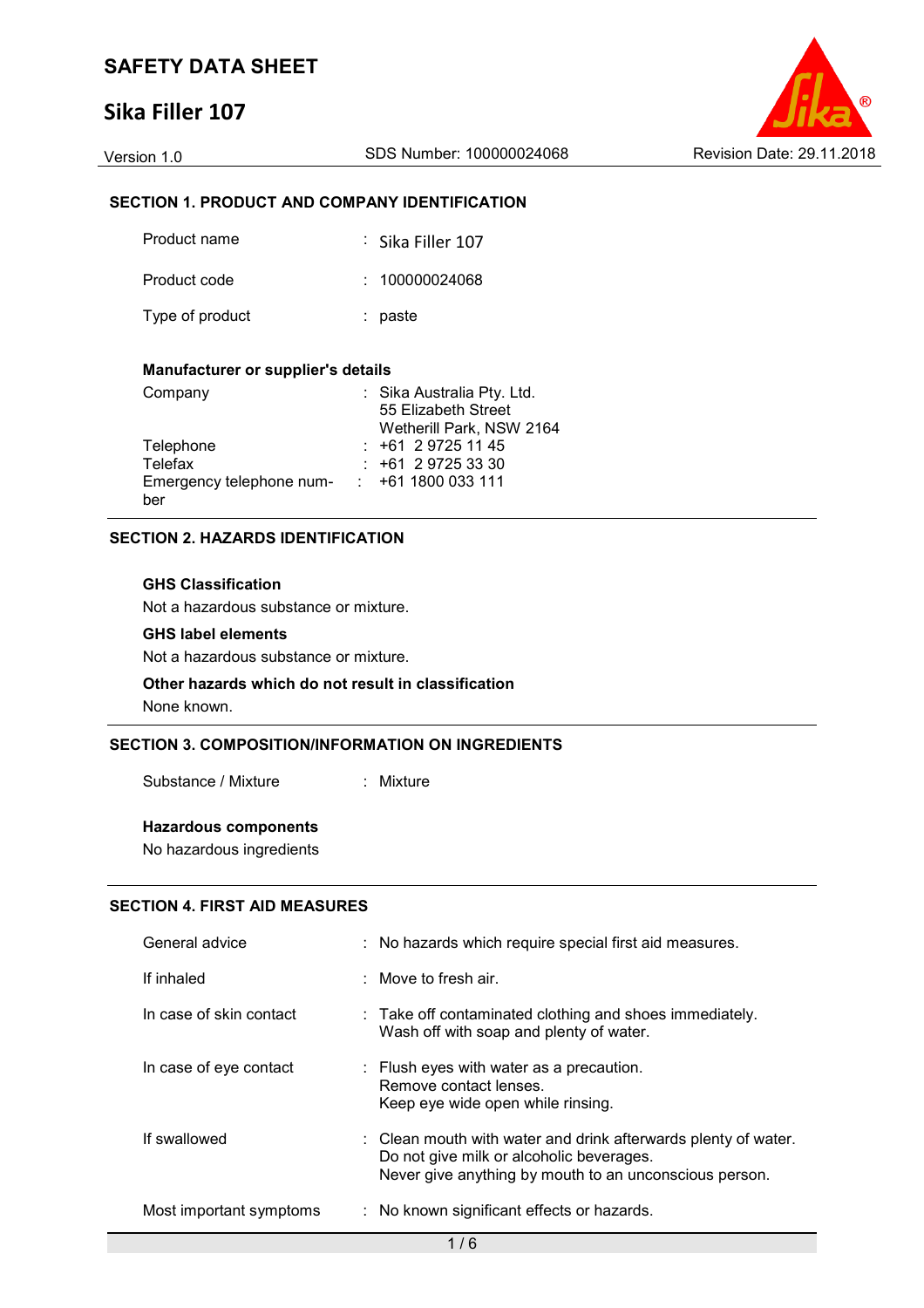# **Sika Filler 107**

| Version 1.0                            | SDS Number: 100000024068                                                        | Revision Date: 29.11.2018 |
|----------------------------------------|---------------------------------------------------------------------------------|---------------------------|
| and effects, both acute and<br>delayed | See Section 11 for more detailed information on health effects<br>and symptoms. |                           |
| Notes to physician                     | : Treat symptomatically.                                                        |                           |

 $\circ$ 

## **SECTION 5. FIREFIGHTING MEASURES**

| Suitable extinguishing media                     | : Use extinguishing measures that are appropriate to local cir-<br>cumstances and the surrounding environment. |
|--------------------------------------------------|----------------------------------------------------------------------------------------------------------------|
| Hazardous combustion prod-<br>ucts               | : No hazardous combustion products are known                                                                   |
| Specific extinguishing meth-<br>ods              | : Standard procedure for chemical fires.                                                                       |
| Special protective equipment<br>for firefighters | : In the event of fire, wear self-contained breathing apparatus.                                               |

## **SECTION 6. ACCIDENTAL RELEASE MEASURES**

| Personal precautions, protec-<br>tive equipment and emer-<br>gency procedures | : For personal protection see section 8.                                                                     |
|-------------------------------------------------------------------------------|--------------------------------------------------------------------------------------------------------------|
| Environmental precautions                                                     | : No special environmental precautions required.                                                             |
| Methods and materials for<br>containment and cleaning up                      | : Wipe up with absorbent material (e.g. cloth, fleece).<br>Keep in suitable, closed containers for disposal. |

## **SECTION 7. HANDLING AND STORAGE**

| Advice on protection against<br>fire and explosion | : Normal measures for preventive fire protection.                                                                                                       |
|----------------------------------------------------|---------------------------------------------------------------------------------------------------------------------------------------------------------|
| Advice on safe handling                            | : For personal protection see section 8.<br>No special handling advice required.<br>Follow standard hygiene measures when handling chemical<br>products |
| Hygiene measures                                   | : When using do not eat or drink.<br>When using do not smoke.                                                                                           |
| Conditions for safe storage                        | : Keep container tightly closed in a dry and well-ventilated<br>place.<br>Store in accordance with local regulations.                                   |
| Materials to avoid                                 | No special restrictions on storage with other products.                                                                                                 |

## **SECTION 8. EXPOSURE CONTROLS/PERSONAL PROTECTION**

## **Components with workplace control parameters**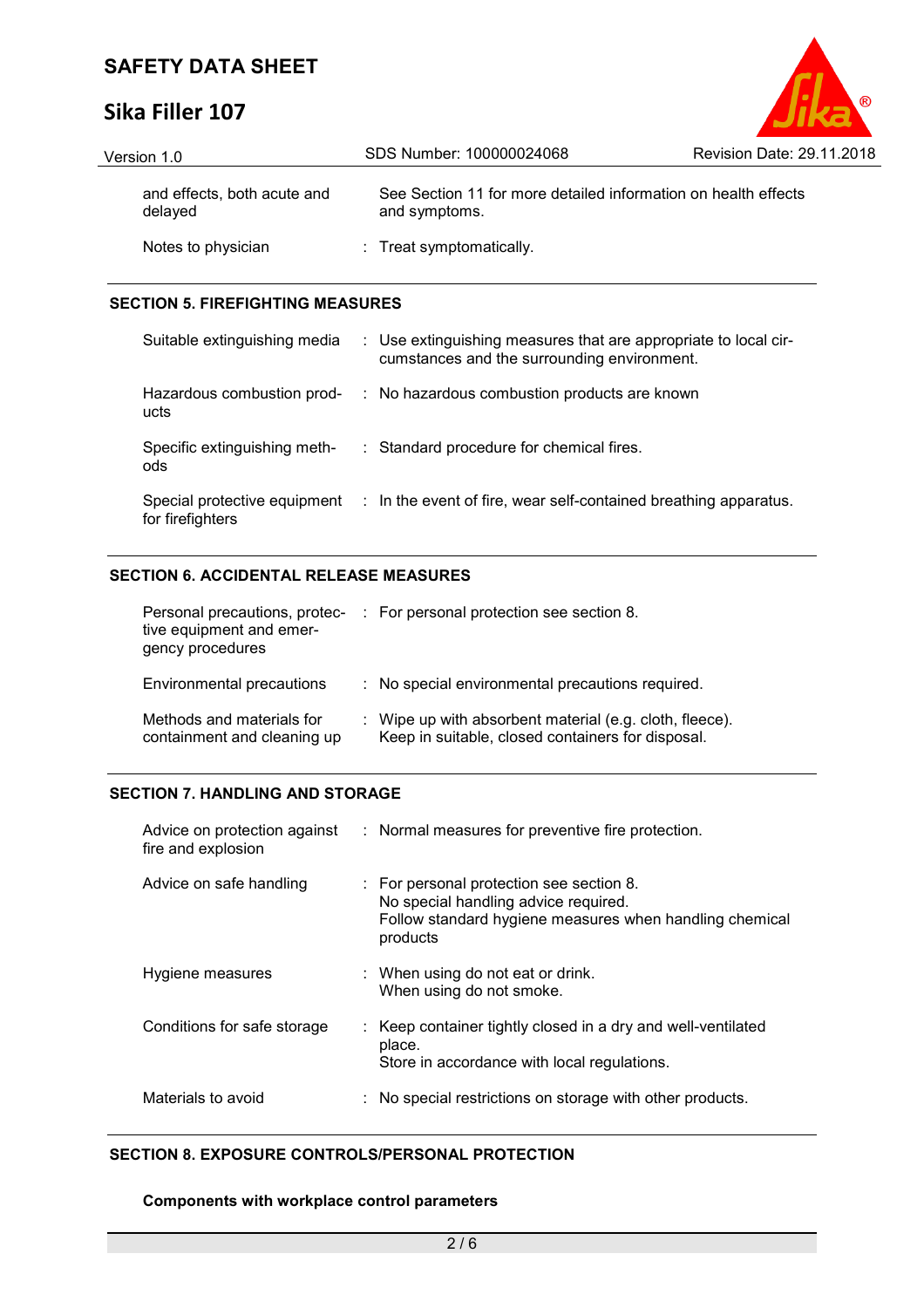# **Sika Filler 107**



Contains no substances with occupational exposure limit values.

|  | Personal protective equipment |  |
|--|-------------------------------|--|

| Respiratory protection   | : Use respiratory protection unless adequate local exhaust<br>ventilation is provided or exposure assessment demonstrates<br>that exposures are within recommended exposure guidelines.<br>The filter class for the respirator must be suitable for the max-<br>imum expected contaminant concentration<br>(gas/vapour/aerosol/particulates) that may arise when han-<br>dling the product. If this concentration is exceeded, self-<br>contained breathing apparatus must be used. |
|--------------------------|-------------------------------------------------------------------------------------------------------------------------------------------------------------------------------------------------------------------------------------------------------------------------------------------------------------------------------------------------------------------------------------------------------------------------------------------------------------------------------------|
| Hand protection          | : Chemical-resistant, impervious gloves complying with an ap-<br>proved standard should be worn at all times when handling<br>chemical products if a risk assessment indicates this is nec-<br>essary.                                                                                                                                                                                                                                                                              |
| Eye protection           | : Safety eyewear complying with an approved standard should<br>be used when a risk assessment indicates this is necessary.                                                                                                                                                                                                                                                                                                                                                          |
| Skin and body protection | : Choose body protection in relation to its type, to the concen-<br>tration and amount of dangerous substances, and to the spe-<br>cific work-place.                                                                                                                                                                                                                                                                                                                                |

## **SECTION 9. PHYSICAL AND CHEMICAL PROPERTIES**

| Appearance                              |    | paste                 |
|-----------------------------------------|----|-----------------------|
| Colour                                  |    | grey                  |
| Odour                                   |    | characteristic        |
| Odour Threshold                         | t. | No data available     |
| рH                                      |    | No data available     |
| Melting point/range / Freezing<br>point |    | $:$ No data available |
| Boiling point/boiling range             | t. | No data available     |
| Flash point                             |    | No data available     |
| Evaporation rate                        |    | No data available     |
| Flammability                            |    | No data available     |
| Upper explosion limit                   | t. | No data available     |
|                                         |    |                       |
| Lower explosion limit                   |    | No data available     |
| Vapour pressure                         | ÷  | 0.01 hPa (0.01 mmHg)  |
| Relative vapour density                 | t. | No data available     |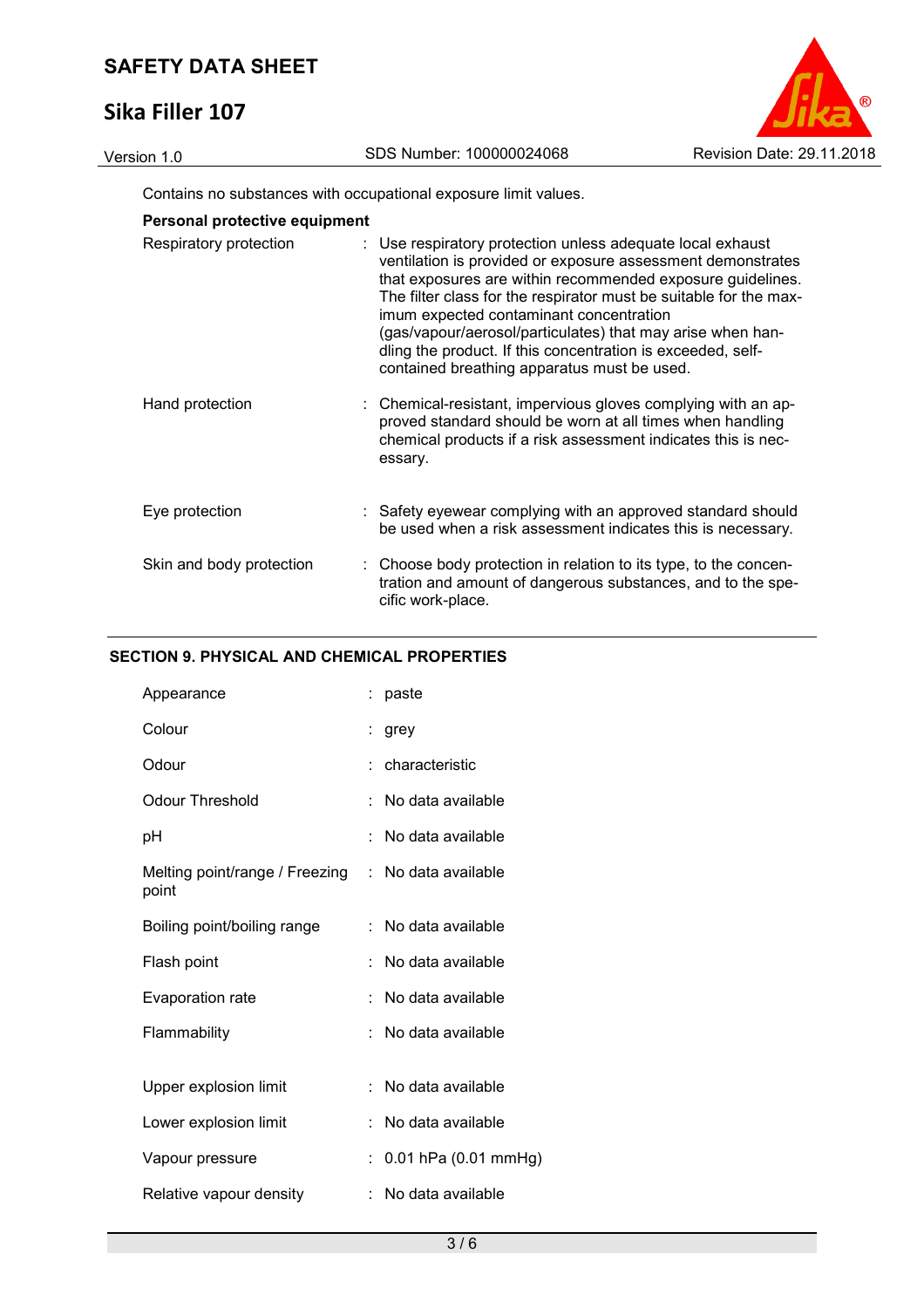# **Sika Filler 107**



| version 1.0                                | ODO NUMBEL TUUUUUL <del>I</del> UUU | $15500011$ Dato. 20.11 |
|--------------------------------------------|-------------------------------------|------------------------|
| Density                                    | : ca. 1.1 g/cm3 (20 °C (68 °F) ())  |                        |
| Solubility(ies)<br>Water solubility        | : No data available                 |                        |
| Solubility in other solvents               | : No data available                 |                        |
| Partition coefficient: n-<br>octanol/water | : No data available                 |                        |
| Auto-ignition temperature                  | : No data available                 |                        |
| Decomposition temperature                  | : No data available                 |                        |
| Viscosity, dynamic                         | : No data available                 |                        |
| Viscosity, kinematic                       | : No data available                 |                        |
| <b>Explosive properties</b>                | : No data available                 |                        |
| Molecular weight                           | : No data available                 |                        |
| VOC-EU (solvent)                           | : Not applicable                    |                        |

## **SECTION 10. STABILITY AND REACTIVITY**

| Reactivity                                          |  | : No dangerous reaction known under conditions of normal use. |  |
|-----------------------------------------------------|--|---------------------------------------------------------------|--|
| Chemical stability                                  |  | : The product is chemically stable.                           |  |
| Possibility of hazardous reac-<br>tions             |  | : No hazards to be specially mentioned.                       |  |
| Conditions to avoid                                 |  | $\therefore$ No data available                                |  |
| Incompatible materials                              |  | $\therefore$ No data available                                |  |
| No decomposition if stored and applied as directed. |  |                                                               |  |

## **SECTION 11. TOXICOLOGICAL INFORMATION**

#### **Acute toxicity**

No data available

### **Skin corrosion/irritation**

Not classified based on available information.

## **Serious eye damage/eye irritation**

Not classified based on available information.

## **Respiratory or skin sensitisation**

Skin sensitisation: Not classified based on available information. Respiratory sensitisation: Not classified based on available information.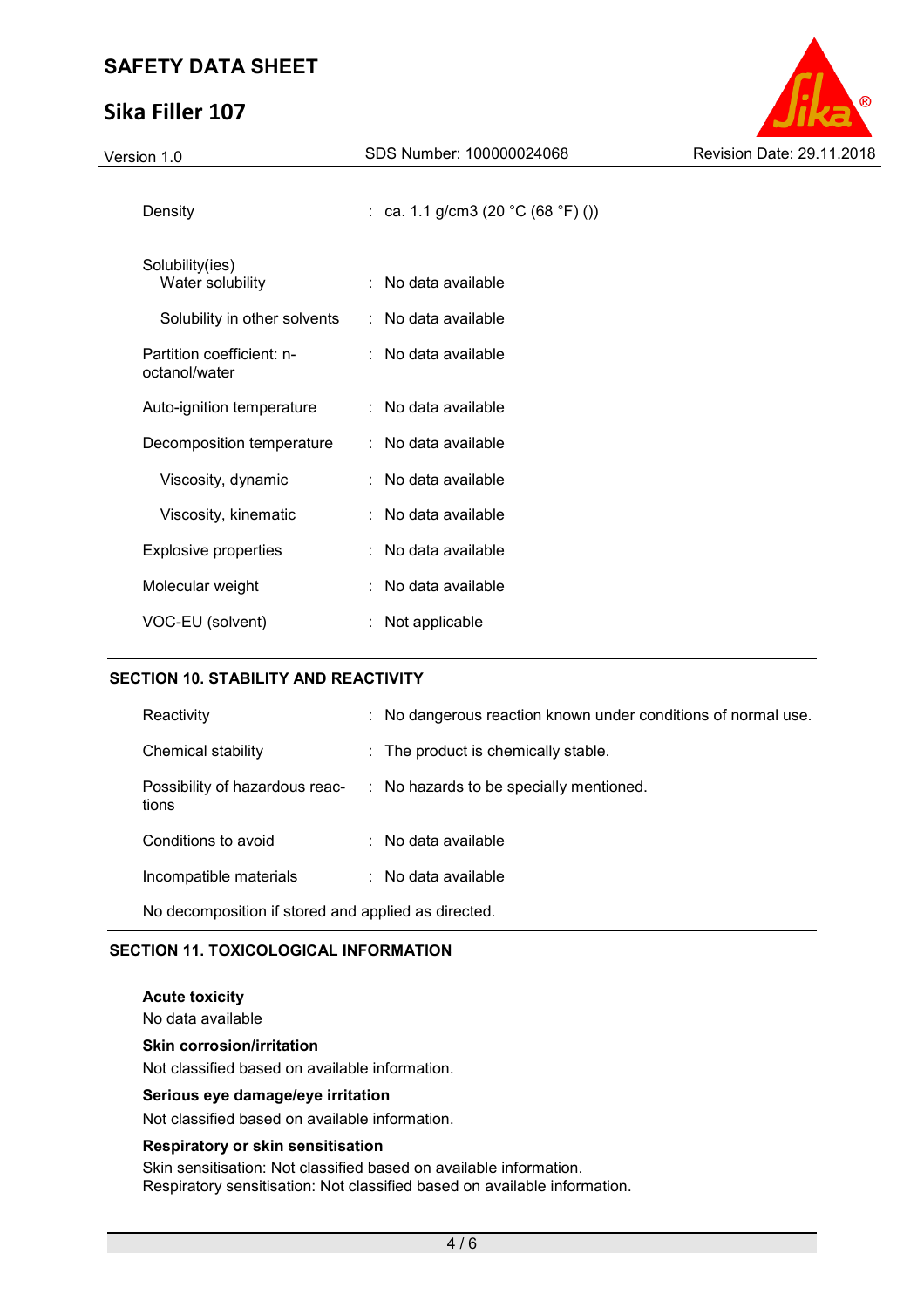# **Sika Filler 107**



## **Chronic toxicity**

**Germ cell mutagenicity**  Not classified based on available information.

## **Carcinogenicity**

Not classified based on available information.

# **Reproductive toxicity**

Not classified based on available information.

## **STOT - single exposure**

Not classified based on available information.

## **STOT - repeated exposure**

Not classified based on available information.

## **Aspiration toxicity**

Not classified based on available information.

## **SECTION 12. ECOLOGICAL INFORMATION**

### **Ecotoxicity**

No data available

## **Persistence and degradability**

No data available

# **Bioaccumulative potential**

No data available **Mobility in soil** 

No data available

## **Other adverse effects**

## **Product:**

Additional ecological information : There is no data available for this product.

## **SECTION 13. DISPOSAL CONSIDERATIONS**

## **Disposal methods**

Contaminated packaging : Empty containers should be taken to an approved waste handling site for recycling or disposal.

## **SECTION 14. TRANSPORT INFORMATION**

## **International Regulations**

## **UNRTDG**

Not regulated as a dangerous good

## **IATA-DGR**

Not regulated as a dangerous good